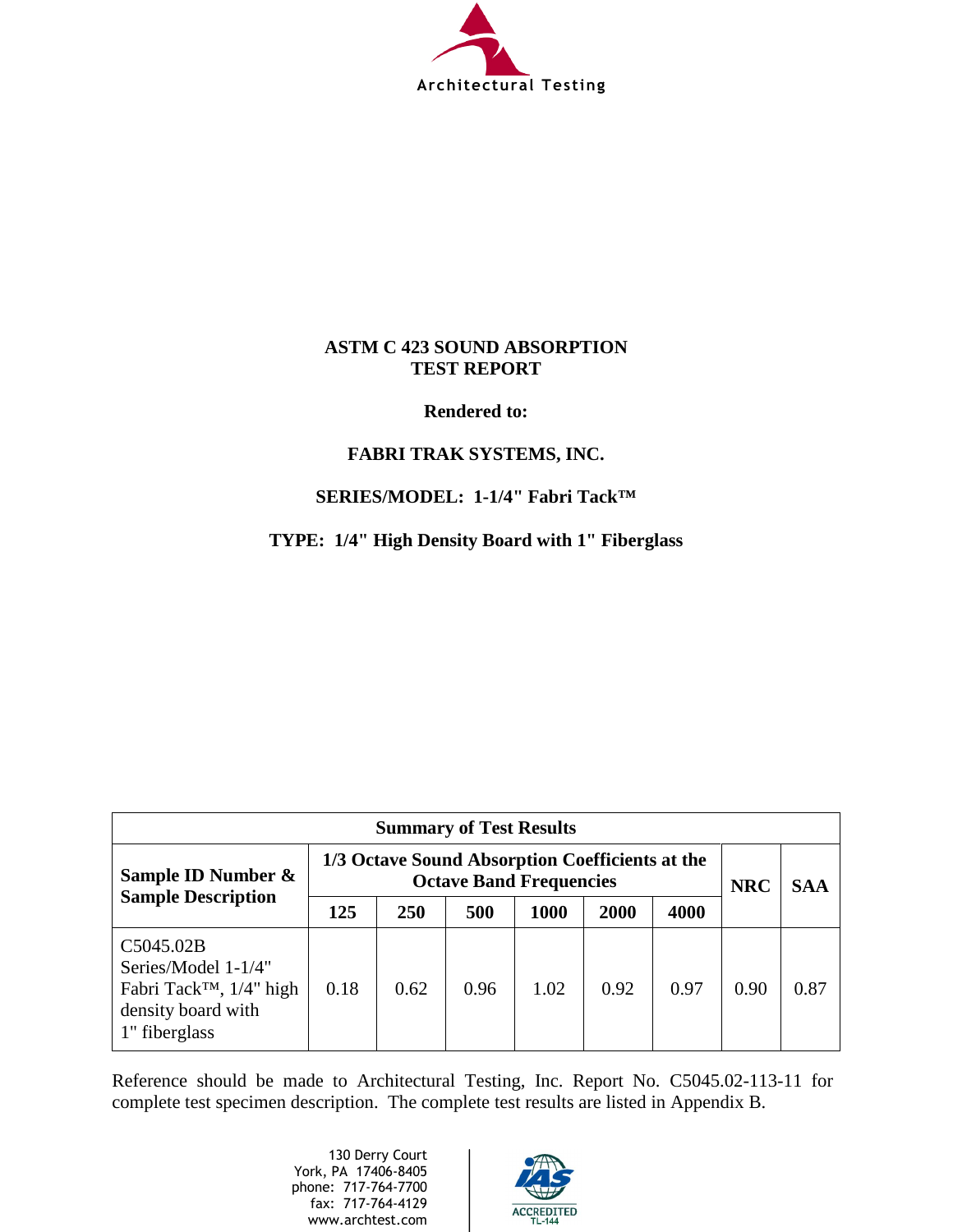

# **ACOUSTICAL PERFORMANCE TEST REPORT**

Rendered to:

FABRI TRAK SYSTEMS, INC. 111 West Park Drive Mt. Laurel, New Jersey 08054

|                                   | Report No: C5045.02-113-11 |
|-----------------------------------|----------------------------|
| Test Date:                        | 02/04/13                   |
| <b>Report Date:</b>               | 03/13/13                   |
| <b>Record Retention End Date:</b> | 03/13/17                   |

## **Test Sample Identification**:

**Series/Model**: 1-1/4" Fabri Tack™

**Type**: 1/4" High Density Board with 1" Fiberglass

**Overall Size**: 2.44 m by 2.74 m (8' by 9')

**Project Summary**: Architectural Testing, Inc. was contracted by Fabri *Trak* Systems, Inc. to conduct a sound absorption test on a Series/Model 1-1/4" Fabri Tack™, 1/4" high density board with 1" fiberglass. A summary of the results is listed in the Test Results section, and the complete test data is included as Appendix B of this report. The sample was provided by the client.

**Test Methods**: The acoustical test was conducted in accordance with the following:

ASTM C 423-09a, *Standard Test Method for Sound Absorption and Sound Absorption Coefficients by the Reverberation Room Method*.

ASTM E 795-05 (2012), *Standard Practices for Mounting Test Specimens During Sound Absorption Tests*.

**Test Equipment**: The equipment used to conduct these tests meets the requirements of ASTM C 423. The microphone was calibrated before conducting the sound absorption test. The test equipment and test chamber descriptions are listed in Appendix A.

> 130 Derry Court York, PA 17406-8405 phone: 717-764-7700 fax: 717-764-4129 www.archtest.com

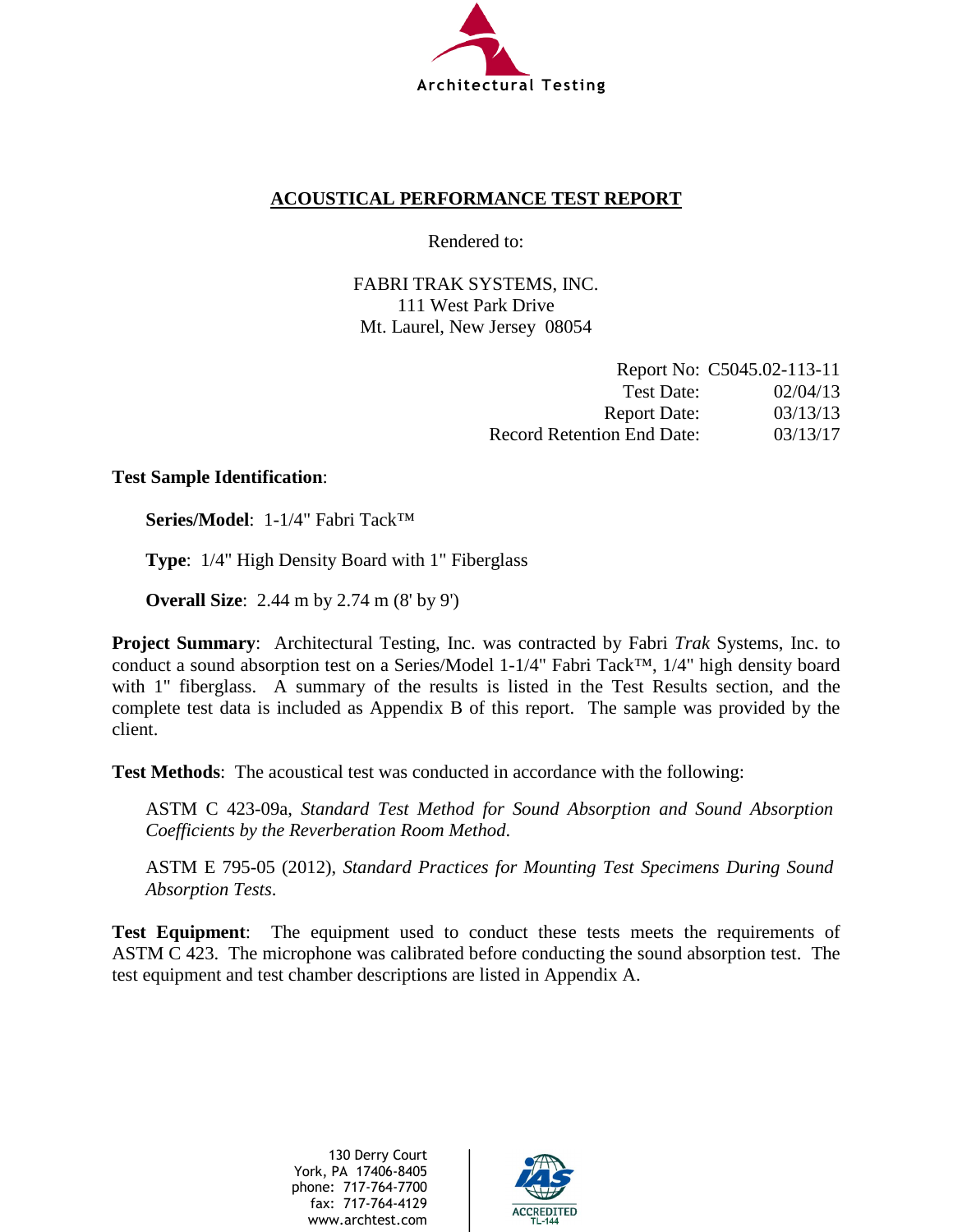

**Test Procedure**: The sound absorption of the reverberation chamber was measured before the test specimen was installed. This measurement shall be referred to as the empty room test. For the Type A mounting, the test specimen was placed directly against the test surface (floor) of the reverberation room with the high density board exposed to the sound field. The perimeter of the sample was sealed to the floor with aluminum angle and duct tape. The sound absorption test was then re-run. The absorption measurement with the specimen inside the chamber shall be referred to as the full room test.

For the empty and full room tests, ten decay measurements were conducted at each of the five microphone positions. The sound absorption test was conducted at 1/3 octave band frequencies ranging from 80 to 5000 hertz. The air temperature and relative humidity conditions were monitored and recorded during the empty and full room measurements.

The Sound Absorption Coefficient is the full room absorption minus the empty room absorption divided by the area of the sample in  $m^2$ . The Sound Absorption Coefficient is dimensionless.

The Noise Reduction Coefficient (NRC) rating is the arithmetic average of the sound absorption coefficients at 250, 500, 1000 and 2000 hertz. The average is rounded to the nearest multiple of 0.05.

The Sound Absorption Average (SAA) rating is the arithmetic average of the sound absorption coefficients at the frequencies ranging from 200 to 2500 hertz. The average is rounded to the nearest multiple of 0.01.

| <b>Material Description</b> | <b>Average Thickness</b> |        |
|-----------------------------|--------------------------|--------|
| 14-18# High density board   | $6.35$ mm                | 0.250" |
| Fiberglass 6 pcf            | 25.40 mm                 | 1.000" |

# **Sample Description**:

*Note: The test specimen consisted of 6.35 mm (1/4") thick 14-18# high density board and 25.4 mm (1") thick 6 pcf fiberglass that was laminated together to produce a 31.75 mm (1-1/4") thick specimen.*

The test specimen consisted of four, 1.22 m by 1.37 m (48" by 54") panels, which were arranged to produce a 2.44 m by 2.74 m (8' by 9') test specimen. The total weight of the sample was approximately 26.54 kg (58.5 lbs). The sample test setup was photographed with a digital camera, and a picture is included in Appendix C.

**Comments**: The client did not supply drawings on the Series/Model 1-1/4" Fabri Tack™, 1/4" high density board with 1" fiberglass. The test specimen was returned per the client's request.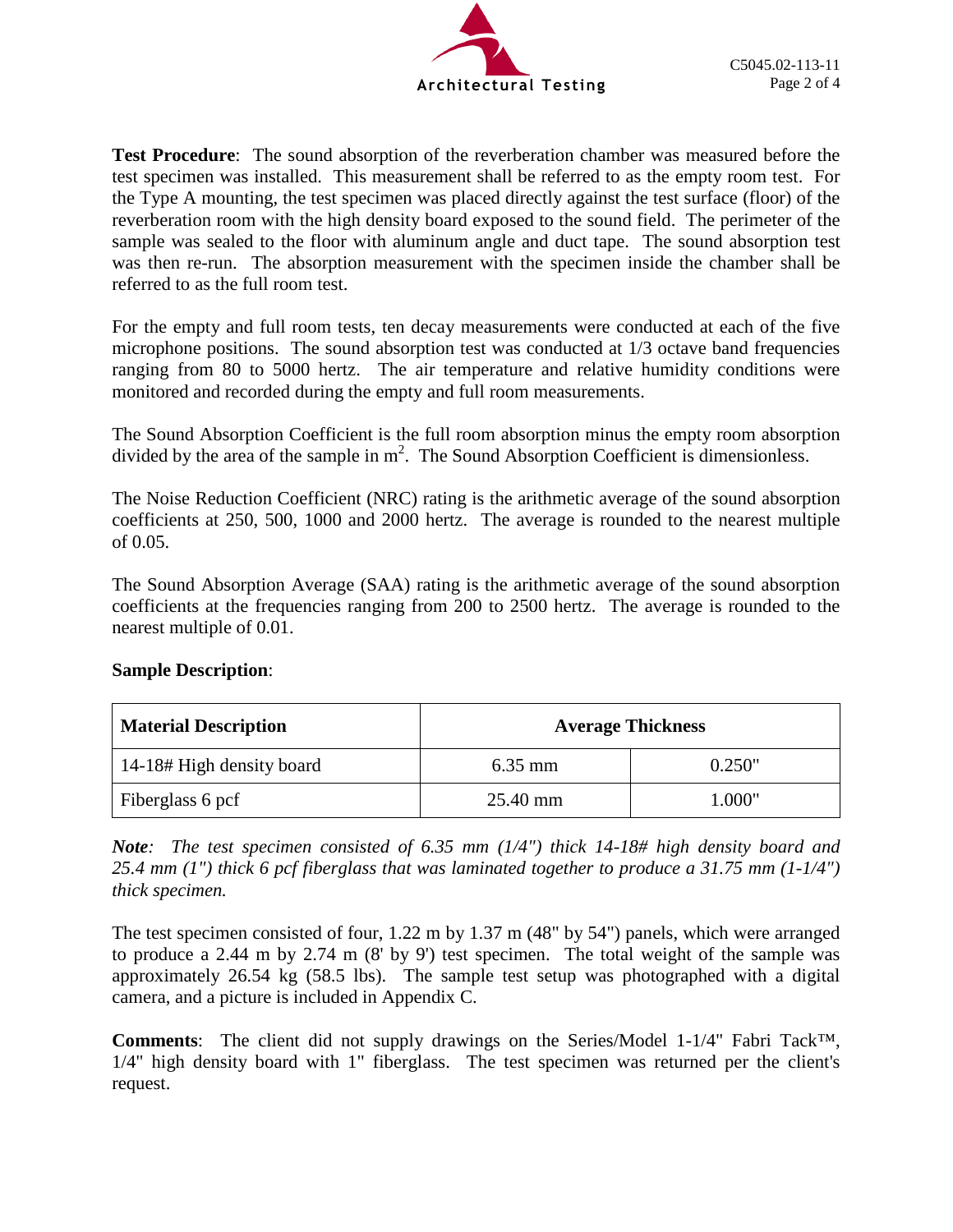

| <b>Summary of Test Results</b>                                                                                 |                                                                                   |      |      |      |      |      |            |            |
|----------------------------------------------------------------------------------------------------------------|-----------------------------------------------------------------------------------|------|------|------|------|------|------------|------------|
| Sample ID Number &                                                                                             | 1/3 Octave Sound Absorption Coefficients at the<br><b>Octave Band Frequencies</b> |      |      |      |      |      | <b>NRC</b> | <b>SAA</b> |
| <b>Sample Description</b>                                                                                      | 125                                                                               | 250  | 500  | 1000 | 2000 | 4000 |            |            |
| C5045.02B<br>Series/Model 1-1/4"<br>Fabri Tack <sup>™</sup> , 1/4" high<br>density board with<br>1" fiberglass | 0.18                                                                              | 0.62 | 0.96 | 1.02 | 0.92 | 0.97 | 0.90       | 0.87       |

**Test Results**: A summary of the sound absorption tests is listed below:

The complete test results are listed in Appendix B. The acoustical chamber is qualified down to 80 hertz. Data provided below this frequency is for reference only.

Architectural Testing will service this report for the entire test record retention period. Test records, such as detailed drawings, datasheets, representative samples of test specimens, or other pertinent project documentation, will be retained by Architectural Testing for the entire test record retention period.

This report does not constitute certification of this product nor an opinion or endorsement by this laboratory. It is the exclusive property of the client so named herein and relates only to the specimen tested. This report may not be reproduced, except in full, without the written approval of Architectural Testing.

For ARCHITECTURAL TESTING, INC:

 $\mathcal{L}$   $\ell$   $\ell$ 

Daniel P. Platts Todd D. Kister

Torld D. Kistn

Technician - Acoustical Testing Laboratory Supervisor - Acoustical Testing

DPP:jmcs

Attachments (pages): This report is complete only when all attachments listed are included. Appendix-A: Equipment description (1) Appendix-B: Complete test results (2) Appendix-C: Photograph (1)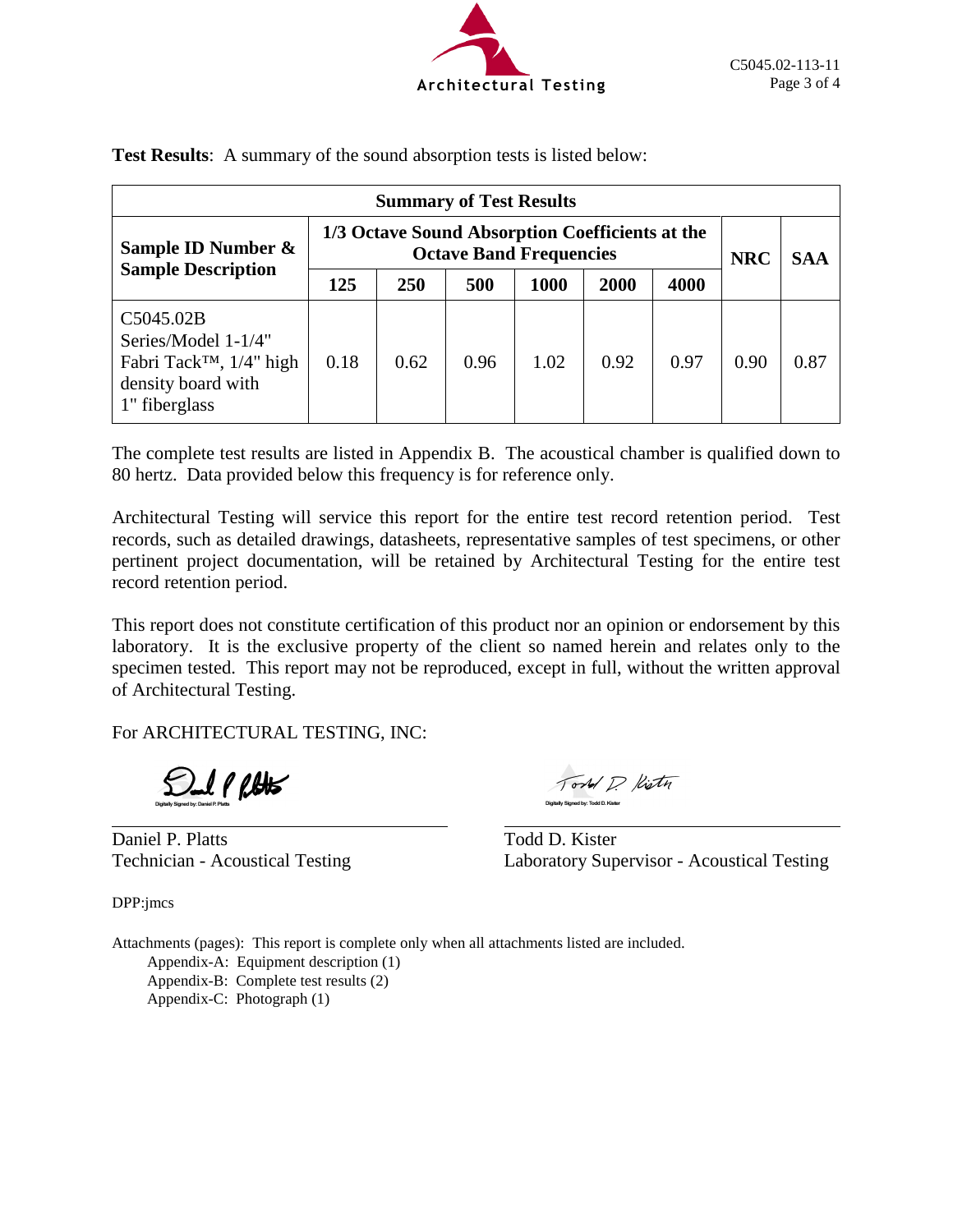

# **Revision Log**

| <b>Rev.</b> # Date |                | Page(s) | <b>Revision(s)</b>           |
|--------------------|----------------|---------|------------------------------|
|                    | $03/13/13$ N/A |         | <b>Original Report Issue</b> |

This report produced from controlled document template ATI 00270, revised 11/28/12.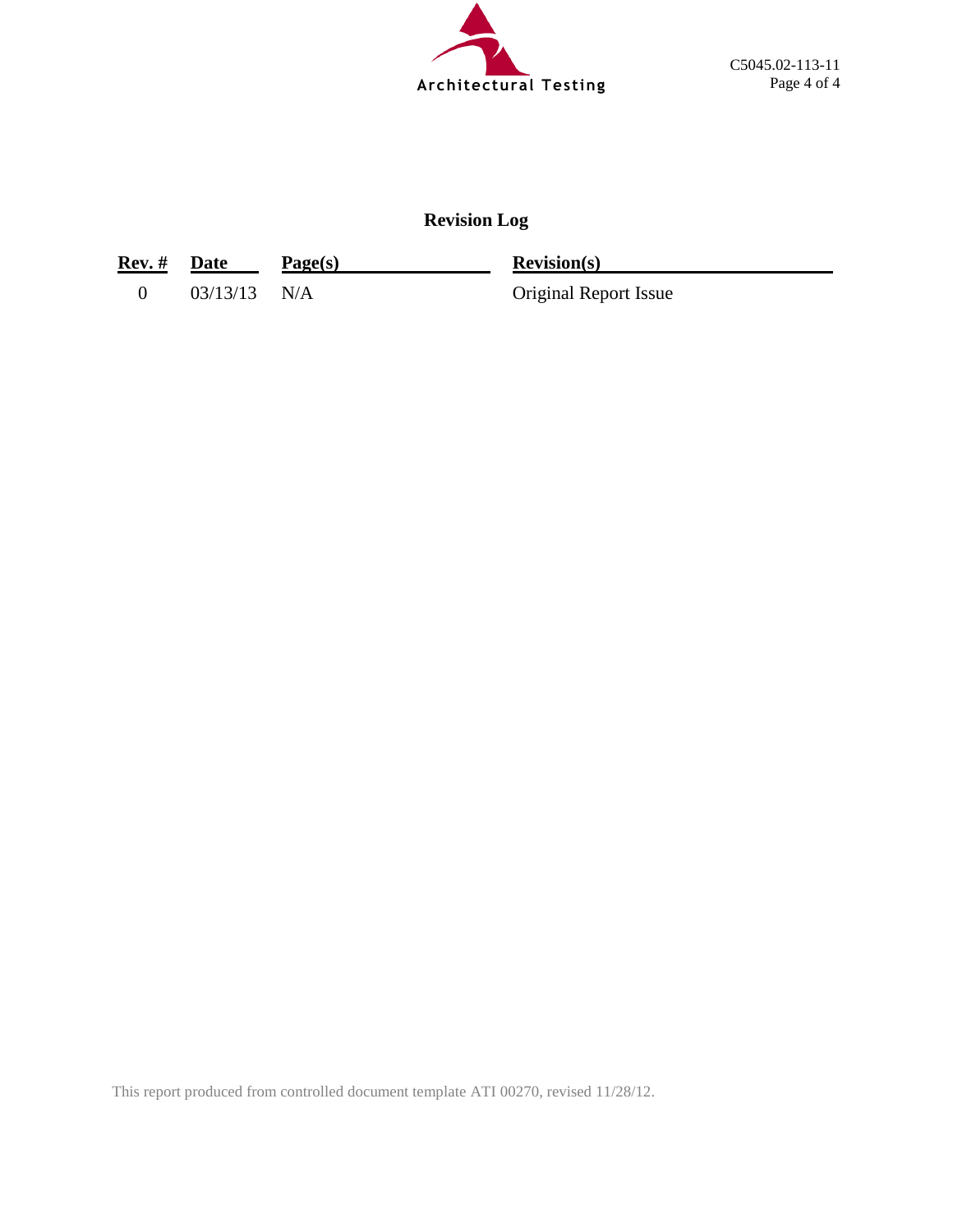

# **Appendix A**

#### **Instrumentation:**

| Instrument                                     | <b>Manufacturer</b>      | Model               | <b>Description</b>              | <b>ATI</b><br><b>Number</b> | Date of<br><b>Calibration</b> |
|------------------------------------------------|--------------------------|---------------------|---------------------------------|-----------------------------|-------------------------------|
| Analyzer                                       | <b>Hewlett Packard</b>   | HP35670A            | Real time analyzer              | 004112                      | *<br>07/11                    |
| Data Acquisition Unit                          | Agilent                  | 34970A              | Data Acquisition Unit           | 62211                       | 07/12                         |
| Receive Room<br>Microphone                     | <b>GRAS</b>              | 40 AR               | 1/2" Microphone                 | Y003246                     | 08/12                         |
| Receive Room<br>Preamplifier                   | <b>GRAS</b>              | 26 AK               | 1/2" Preamplifier               | Y003249                     | 08/12                         |
| Microphone Calibrator                          | Bruel & Kjaer            | <b>Type 4228</b>    | Pistonphone Calibrator          | Y002816                     | 02/12                         |
| Noise Source                                   | <b>Delta Electronics</b> | $SNG-1$             | Noise Generator                 | Y002181                     | N/A                           |
| Equalizer                                      | Rane                     | <b>RPE 228</b>      | Programmable Equalizer          | Y002180                     | N/A                           |
| Power Amplifiers                               | Crown                    | Xti 2000            | Two, Amplifiers                 | 005769<br>005770            | N/A                           |
| Receive Room<br>Loudspeakers                   | Renkus-Heinz Inc.        | Trap Jr./9          | Two, Loudspeakers               | Y001784<br>Y001785          | N/A                           |
| Receive Room<br><b>Environmental Indicator</b> | Vaisala                  | HMW60Y              | Temperature and Humidity Sensor | 005066                      | 09/12                         |
| <b>Weather Station</b>                         | Davis Instruments        | VantagePRO<br>6150C | <b>Weather Station</b>          | Y003257                     | 05/12                         |

*\*- Note: The calibration frequency for this equipment is every two years per the manufacturer's recommendation.*

#### **Test Chamber:**

|              | Volume                                  | <b>Description</b>                     |
|--------------|-----------------------------------------|----------------------------------------|
|              |                                         | Rotating vane and stationary diffusers |
| Receive Room | $234 \text{ m}^3 (8291.3 \text{ ft}^3)$ | Temperature and humidity controlled    |
|              |                                         | Isolation pads under the floor         |

*N/A-Non Applicable*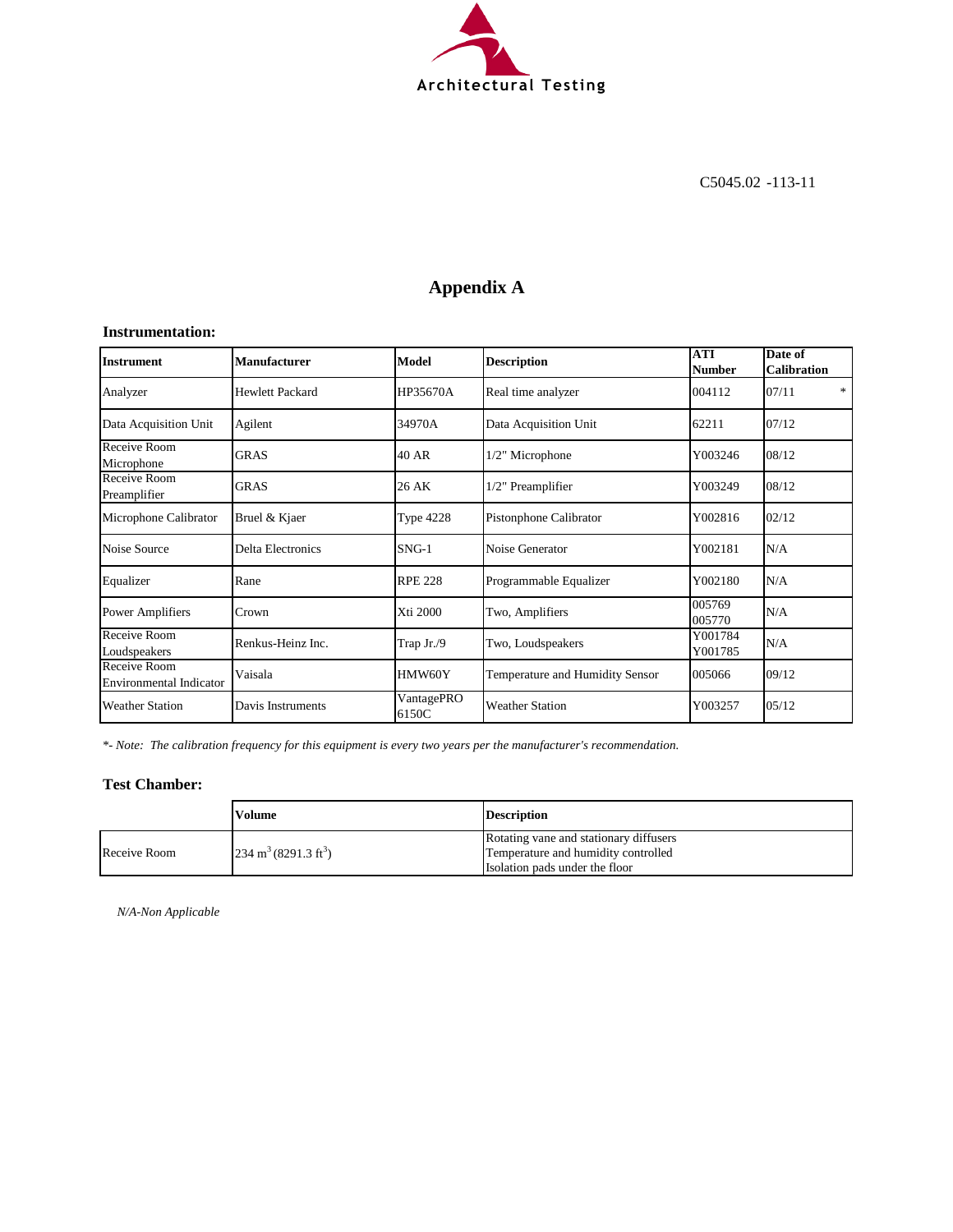

C5045.02-113-11

# **Appendix B**

**Complete Test Results**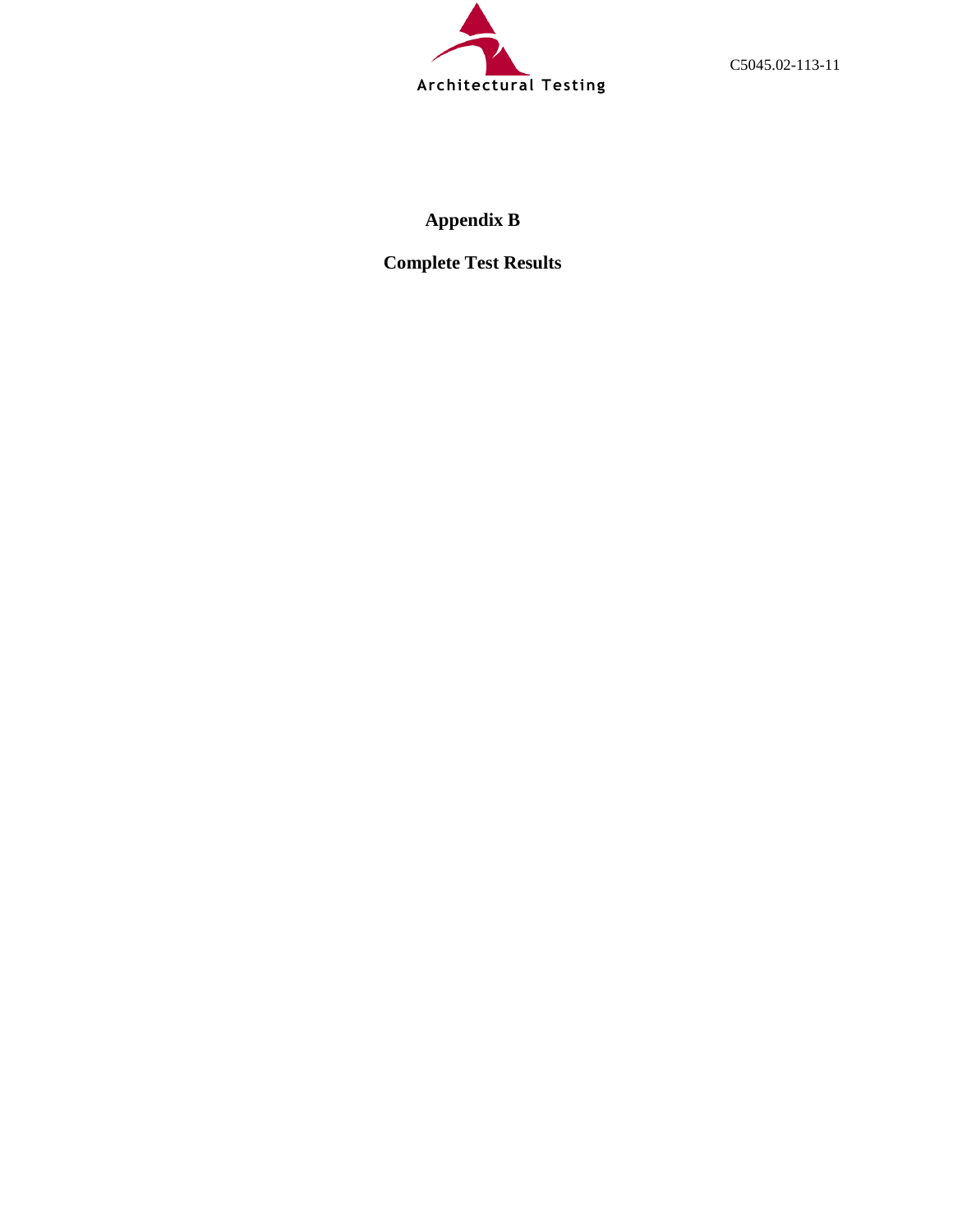



# **SOUND ABSORPTION**

ASTM C 423

| <b>Test Date</b>     | 02/04/13                 |      |                                                                              |  |  |  |  |  |
|----------------------|--------------------------|------|------------------------------------------------------------------------------|--|--|--|--|--|
| ATI No.              | C5045.02B                |      |                                                                              |  |  |  |  |  |
| <b>Client</b>        | Fabri Trak Systems, Inc. |      |                                                                              |  |  |  |  |  |
| Specimen             |                          |      | Series/Model: 1-1/4" Fabri Tack™, 1/4" high density board with 1" fiberglass |  |  |  |  |  |
|                      |                          |      |                                                                              |  |  |  |  |  |
| Operator             | Daniel P. Platts         |      |                                                                              |  |  |  |  |  |
| Sample Area          | 6.69 $m^2$               |      |                                                                              |  |  |  |  |  |
| <b>Mounting Type</b> | Type A                   |      |                                                                              |  |  |  |  |  |
|                      | Empty                    | Full |                                                                              |  |  |  |  |  |
| Temp C               | 22<br>22                 |      |                                                                              |  |  |  |  |  |
| <b>RH %</b>          | 49<br>50                 |      |                                                                              |  |  |  |  |  |
| B.P. (mb)            | 1004                     |      |                                                                              |  |  |  |  |  |

|             | Empty Room        |                    | <b>Full Room</b>  |                    | <b>Absorption</b>  | <b>Relative</b>    |
|-------------|-------------------|--------------------|-------------------|--------------------|--------------------|--------------------|
| <b>Freq</b> | <b>Absorption</b> | <b>Uncertainty</b> | <b>Absorption</b> | <b>Uncertainty</b> | <b>Coefficient</b> | <b>Uncertainty</b> |
| (Hz)        | (m <sup>2</sup> ) |                    | $(m^2)$           |                    |                    |                    |
| 80          | 5.02              | 0.061              | 5.46              | 0.156              | 0.07               | 0.025              |
| 100         | 5.55              | 0.008              | 6.34              | 0.111              | 0.12               | 0.017              |
| 125         | 4.80              | 0.023              | 6.02              | 0.073              | 0.18               | 0.011              |
| 160         | 4.38              | 0.000              | 6.06              | 0.030              | 0.25               | 0.005              |
| 200         | 4.10              | 0.036              | 7.07              | 0.049              | 0.44               | 0.009              |
| 250         | 4.63              | 0.008              | 8.75              | 0.013              | 0.62               | 0.002              |
| 315         | 4.83              | 0.012              | 10.21             | 0.031              | 0.81               | 0.005              |
| 400         | 5.01              | 0.014              | 10.75             | 0.026              | 0.86               | 0.004              |
| 500         | 5.04              | 0.000              | 11.44             | 0.053              | 0.96               | 0.008              |
| 630         | 4.82              | 0.013              | 11.32             | 0.030              | 0.97               | 0.005              |
| 800         | 4.85              | 0.009              | 11.15             | 0.011              | 0.94               | 0.002              |
| 1000        | 4.73              | 0.014              | 11.54             | 0.026              | 1.02               | 0.004              |
| 1250        | 5.19              | 0.008              | 11.75             | 0.011              | 0.98               | 0.002              |
| 1600        | 5.15              | 0.002              | 11.46             | 0.030              | 0.94               | 0.004              |
| 2000        | 5.07              | 0.008              | 11.22             | 0.017              | 0.92               | 0.003              |
| 2500        | 5.25              | 0.003              | 11.48             | 0.013              | 0.93               | 0.002              |
| 3150        | 5.44              | 0.008              | 11.64             | 0.021              | 0.93               | 0.003              |
| 4000        | 5.30              | 0.003              | 11.81             | 0.009              | 0.97               | 0.001              |
| 5000        | 5.65              | 0.005              | 11.88             | 0.022              | 0.93               | 0.003              |

**SAA Rating 0.87** *(Sound Absorption Average)*

**NRC Rating 0.90** *(Noise Reduction Coefficient)*

*Notes:*

*1) The NRC rating is the arithmetic average of the sound absorption coefficients at 250, 500, 1000, and 2000 hertz. The average is rounded to the nearest multiple of 0.05.*

*2) The SAA rating is the arithmetic average of the sound absorption coefficients at the frequencies ranging from 200 to 2500 hertz. The average is rounded to the nearest multiple of 0.01.*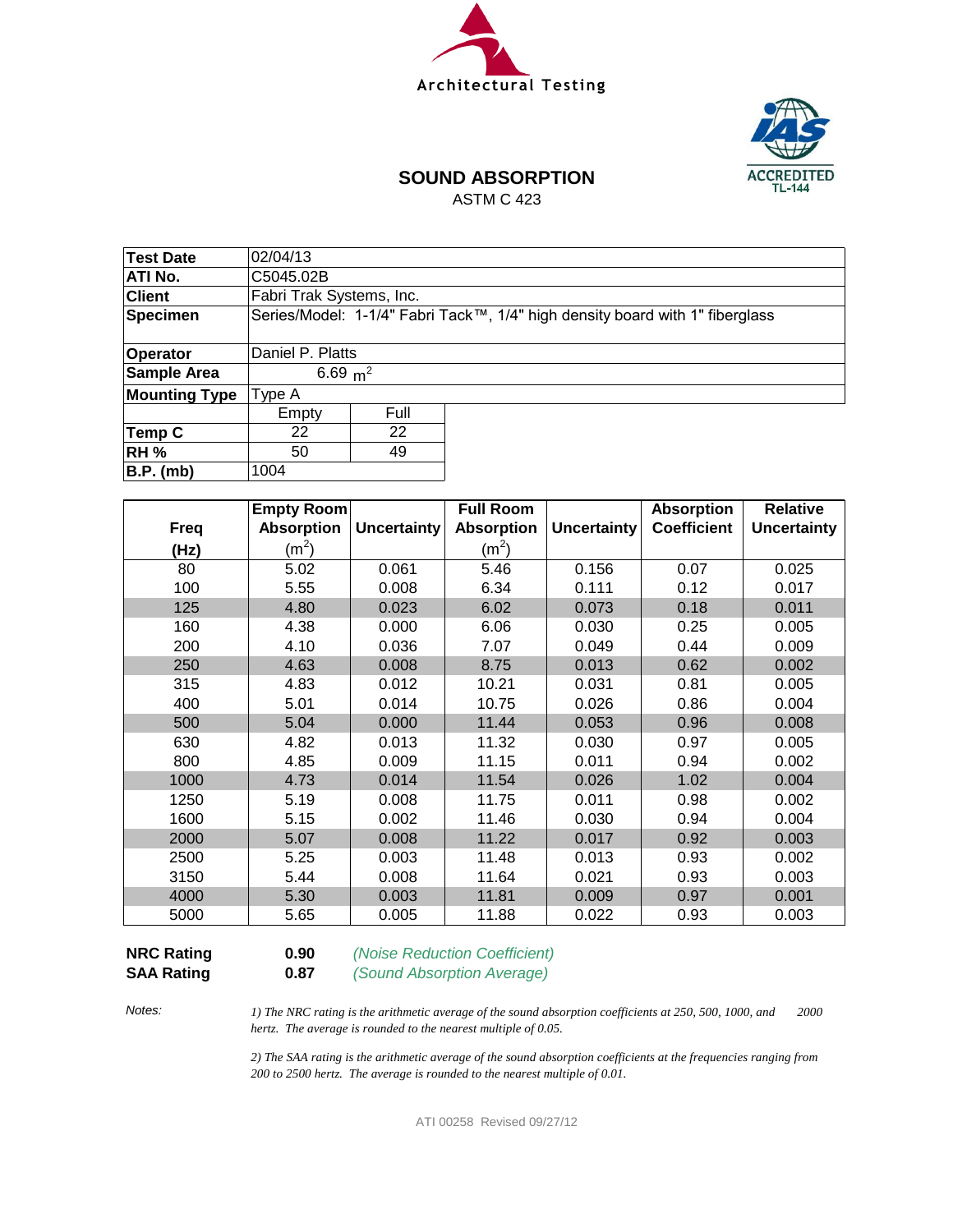



#### **SOUND ABSORPTION**

ASTM C 423

| Test Date            | 02/04/13                 |            |                                                                              |  |  |  |  |
|----------------------|--------------------------|------------|------------------------------------------------------------------------------|--|--|--|--|
| ATI No.              | C5045.02B                |            |                                                                              |  |  |  |  |
| <b>Client</b>        | Fabri Trak Systems, Inc. |            |                                                                              |  |  |  |  |
| <b>Specimen</b>      |                          |            | Series/Model: 1-1/4" Fabri Tack™, 1/4" high density board with 1" fiberglass |  |  |  |  |
|                      |                          |            |                                                                              |  |  |  |  |
| Operator             | Daniel P. Platts         |            |                                                                              |  |  |  |  |
| Sample Area          |                          | 6.69 $m^2$ |                                                                              |  |  |  |  |
| <b>Mounting Type</b> | Type A                   |            |                                                                              |  |  |  |  |
|                      | Empty                    | Full       |                                                                              |  |  |  |  |
| Temp C               | 21.9<br>22.0             |            |                                                                              |  |  |  |  |
| <b>RH %</b>          | 49<br>50                 |            |                                                                              |  |  |  |  |
| $B.P.$ (mb)          | 1004                     |            |                                                                              |  |  |  |  |